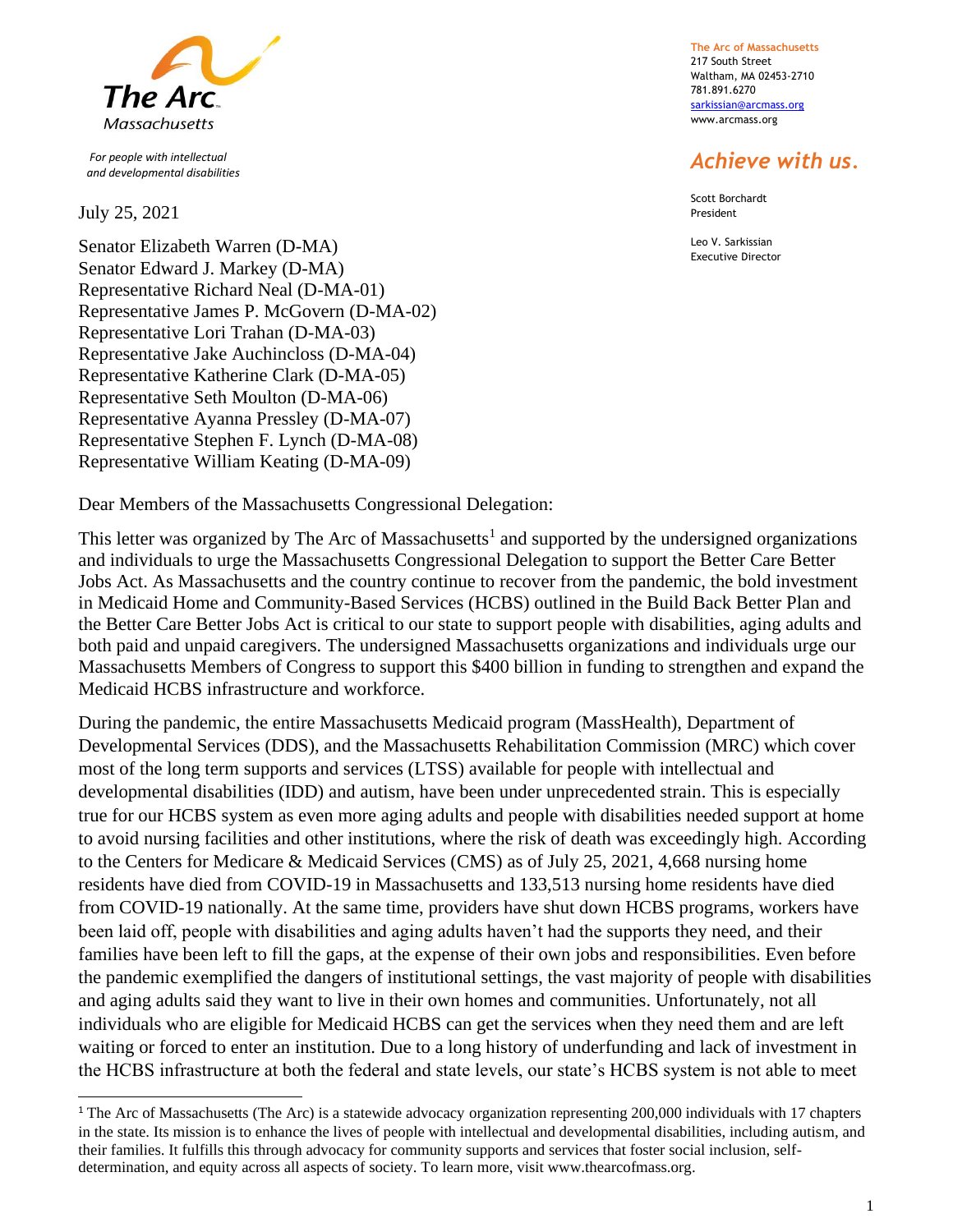the demand or prepare for the future. Receiving long-term services and supports at home is not simply a matter of personal preference, [it improves individuals' quality of life](https://mathematica.org/projects/research-and-evaluation-of-the-money-follows-the-person-mfp-demonstration-grants) and it is more cost-effective for the state.

Massachusetts' Medicaid (or MassHealth) HCBS waivers allow individuals with disabilities and elderly persons to get needed support and services at home rather than in an institution. MassHealth does not cover these home-based services without a waiver. While Massachusetts does not technically have a waiting list, that does not mean that there are not people waiting for waiver services. For example, some families choose residential placement for their young adult children because they lack sufficient in-home supports and cannot wait for those supports to arrive. Another example is lack of access to Personal Care Attendant (PCA) services. In this instance, if an individual with a disability requires reminders or prompting in activities such as bathing or cooking, but do not need physical assistance, the PCA service is not covered and typically left for a caregiver to manage. We have approximately 160,000 people in Massachusetts who may qualify for HCBS waivers. Unfortunately, these HCBS waivers do not always adequately serve everyone in need and unless our state properly funds and supports the direct support professional (DSP) workforce, these HCBS programs will not thrive.

As the population ages, the need for HCBS will increase for both people with disabilities and their family caregivers. Each year, about 1,300 individuals with intellectual and developmental disabilities turn 22, aging out of the school system and into adult services in Massachusetts. The work that the direct support workforce does is invaluable to the IDD community, serving as the linchpin to successfully live the independent life that they choose in their communities. The majority of the direct support workforce are women of color. This workforce includes home care workers, PCAs, and direct support professionals (DSPs), who provide these vital services yet have been devalued and underpaid for decades. They require skills and professional training, and presently their compensation does not reflect their responsibilities and importance. There is an approximate 43% national turnover rate annually for DSPs, and the average national wage is less than \$11/ hour, making it difficult to provide continuity in services, provide a family sustaining wage, and threatening the quality of care for people with disabilities.<sup>2</sup>

Further, the disproportionate burden of the gaps in our HCBS system also fall on women and people of color with limited income and wealth who have the responsibility of providing care—both unpaid and underpaid. Moreover, the lack of support for the workforce means that the responsibility of care and support often falls on unpaid family caregivers. The workforce and earnings losses related to unpaid family caregiving are significant and well-documented. Investment in HCBS would help address inequities and strengthen our economy by providing for good jobs for direct care workers and allowing family caregivers to rejoin the workforce.

Thankfully, Congress included a short-term, one-year bump of 10 percent Federal Medical Assistance Percentage dedicated to expanding and strengthening Medicaid Home and Community-Based services in the American Rescue Plan. States are using this funding to recover from the pandemic and fill in the most critical gaps. On June 17, 2021, Massachusetts submitted its initial Spending Plan & Narrative to CMS, which included 3 key structural pillars: 1) Retaining and building a high-quality HCBS workforce; 2) Access to and Promotion of HCBS Services and Supports, including navigation, transitions, family supports, diversion and enhanced care models; and 3) HCBS Technology and Infrastructure, to enable more effective care coordination, access, and delivery. Massachusetts will implement three rounds of initiatives tied to the three structural pillars. Round 1 will invest approximately \$100 Million of the enhanced federal funding in immediate time-limited, across the board payment enhancements to strengthen and stabilize the HCBS workforce. Rounds 2 and 3 will invest the remaining funds to support strategic and structural investments. While this one-time, temporary boost will help Massachusetts and

<sup>&</sup>lt;sup>2</sup> Across states, the turnover rate for DSPs in 2019 ranged from 23.8% to 64.8%; the weighted average turnover rate was 42.8%. [https://www.nationalcoreindicators.org/upload/coreindicators/2019StaffStabilitySurveyReport\\_FINAL\\_1\\_6\\_21.pdf](https://www.nationalcoreindicators.org/upload/coreindicators/2019StaffStabilitySurveyReport_FINAL_1_6_21.pdf)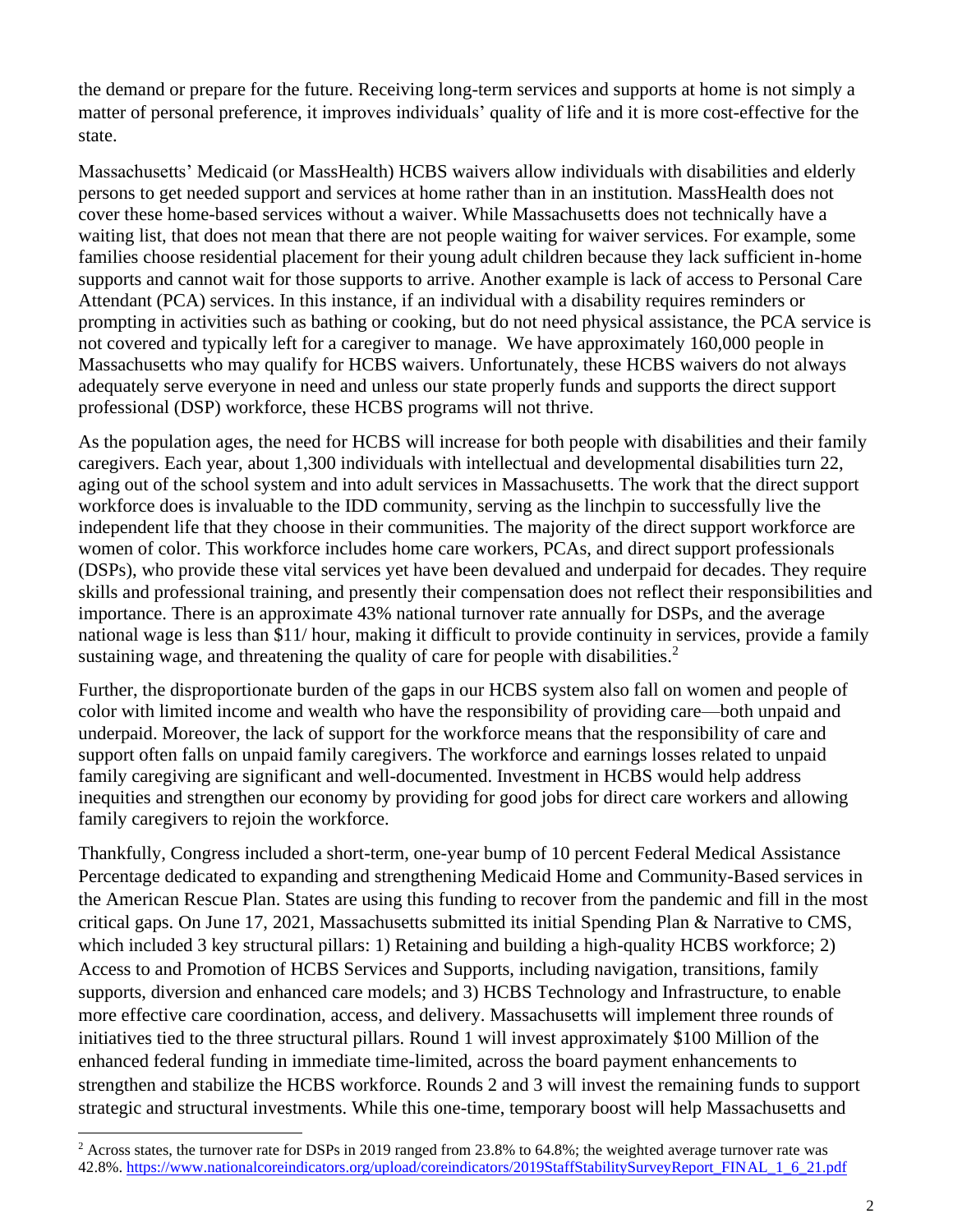other states cope with the immediate harm and aftermath of COVID-19, longer-term investment is crucial. The baseline that existed prior to the pandemic was inadequate and has been for decades. Instead, to transform our HCBS system to meet the long-term services and supports needs of our residents, Massachusetts needs a long-term investment like the Better Care Better Jobs Act.

This is a critical opportunity to build the HCBS system to support all people who need home and community-based supports and services. We urge our lawmakers and leadership to support the Better Care Better Jobs Act's \$400 billion investment in the Medicaid HCBS infrastructure and the workforce that provides these essential services.

If you have questions regarding this letter, please contact Ellen Taverna, The Arc of Massachusetts Director of Public Policy, at [taverna@arcmass.org](mailto:taverna@arcmass.org) or (703) 850-1438.

Sincerely,

## **ORGANIZATIONS**

The Arc of Massachusetts Advocacy Associates of Massachusetts Advocates for Autism of Massachusetts Advocates, Inc. The Arc of the South Shore Association Special Needs Activities Programs Autism Connections Butternut Farm Golf Club Charles River Center Disability Law Center Disability Policy Consortium Drumcircle LLC Easterseals Massachusetts GIA Home Care Services LLC Incompass Human Services Justice Resource Institute, Inc. Latham Centers Life-Skills, Inc Lifeworks Inc. MA MENTOR Mariscal Special Needs Law Mass Families Massachusetts Council for Adult Foster Care Massachusetts Down Syndrome Congress Massachusetts Law Reform Institute Minute Man Arc Northeast Arc Open Sky Community Services, Inc. PartnerOcean People Incorporated Personal Disability Consulting, Inc. Riverside Industries, Inc. Road To Responsibility, Inc. Seven Hills Foundation & Affiliates The Arc of Greater Brockton The Foundation for Augmented Intelligence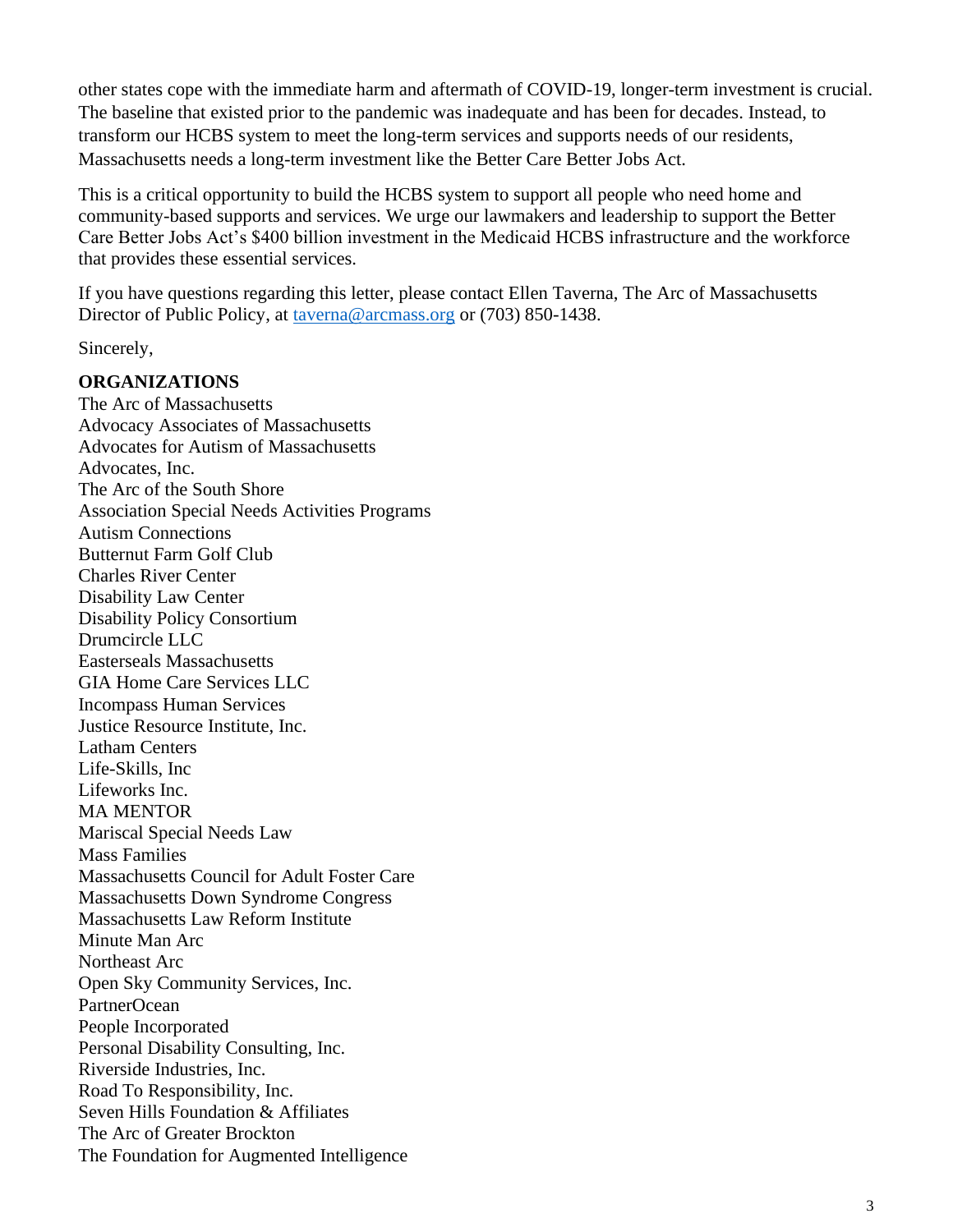The Guild for Human Services The United Arc, Inc. UCP of Western Massachusetts Viability, Inc. Vinfen Work, Community, Independence, Inc. WORK, Inc.

## **INDIVIDUALS & FAMILIES**

Andrea Katz Andrew Scherbina Inc Cathy Erwin Charlene Mangano Cindy O'Connor Colin Campbell Danny Blanchette's Family Debra Noonan Donna Bersani Dubuc Roberta Dr. Mark Wolfe Elizabeth Jasse Ellio Scott Laughlin Ethel C. Bullitt, MD, board-certified child, adolescent, and adult psychiatrist Healina Ho Helen Waldron and Family Herb Cabral Ioana Santau Janet Hirschhorn LPN Jennifer Olson Educational Advocating and Consulting Services Jerry and Mary Jane Kelley Johanna Seelen Kathleen Driscoll Kelly Sutton Lee Kronick Lisa Jennings Lisa Perates Mary Wallan Michelle Howland Nancy LeGendre Nancy Mulloy Nathaniel Gerowe Paul Simeone SLP Richard P. Faucher Sr The Dykens Family Theresa Hoberman Therese Stone

cc: Governor Charlie Baker Senate President Karen Spilka Speaker Ronald Mariano